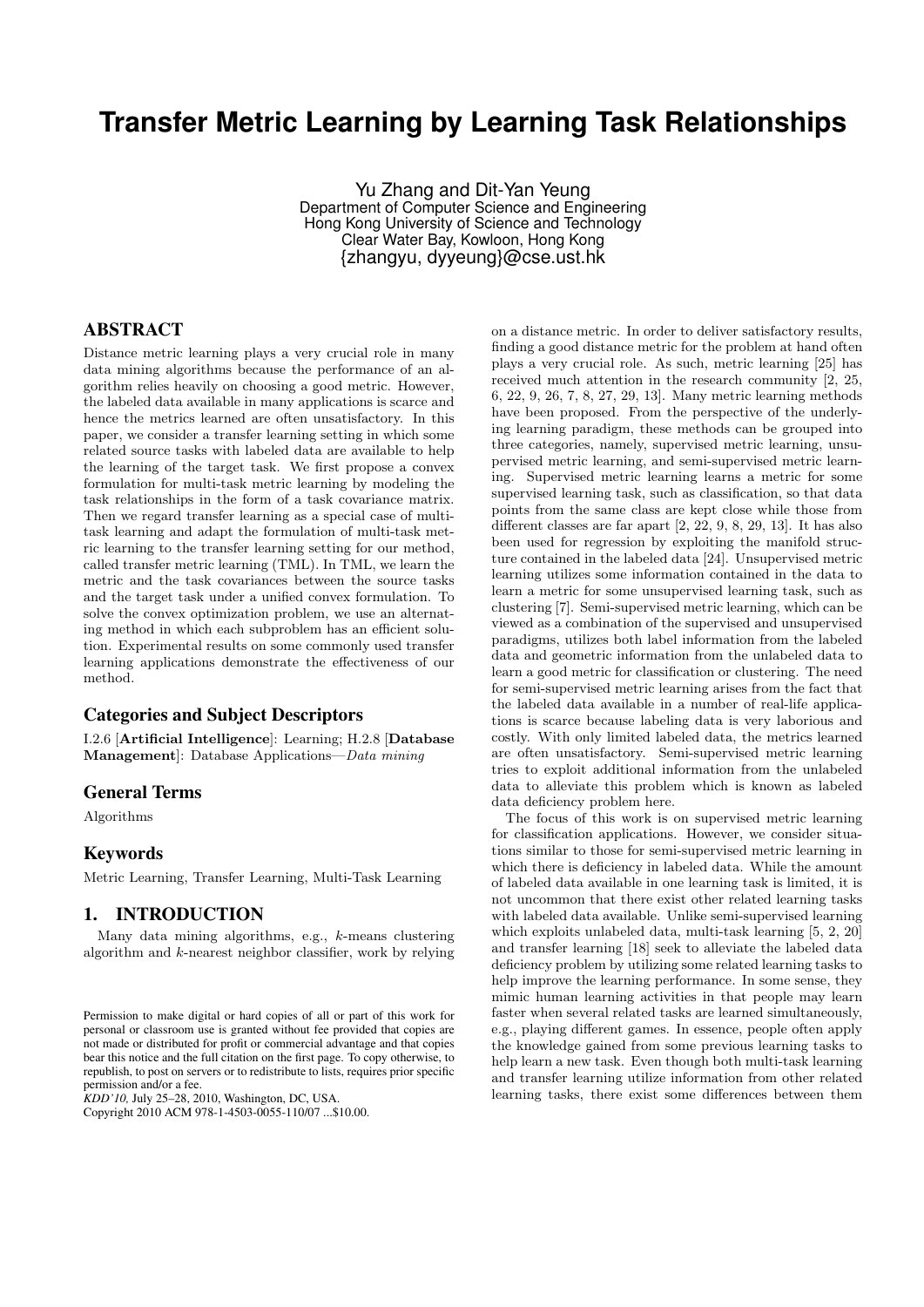in both the problem setting and the objective. In transfer learning, the learning tasks are usually classified into two types: source task and target task. It is assumed that there is enough data in the source tasks but not in the target task. The objective of transfer learning is to utilize the information in the source tasks to help learn the target task with no need for improving the performance of the source tasks. On the other hand, there is no distinction between the tasks in multi-task learning and the objective is to improve the performance of all tasks simultaneously.

Even though there exist differences between multi-task learning and transfer learning, a central issue common to both is to accurately characterize the relationships between tasks. Given the training data for multiple tasks, there are two important aspects that distinguish between different methods for characterizing the task relationships. The first aspect is on *how* to obtain the relationships, either from the model assumption or automatically learned from data. Many multi-task and transfer learning methods make some prior assumptions. For example, the latent data representation is shared by different tasks [5, 1] or the learning models in different tasks have similar model parameters [10, 14]. Obviously, learning the task relationships from data automatically is the more favorable option because the model assumption adopted may be incorrect and, worse still, it is not easy to verify the correctness of the assumption from data. The second aspect is on *what* task relationships can be represented by a method. Generally speaking there are three types of task relationship: positive task correlation, negative task correlation, and task unrelatedness.<sup>1</sup> Positive task correlation is a useful task relationship to characterize because similar tasks are likely to have similar model parameters. For negative task correlation, knowing the model parameters of one task will reduce the search space for the model parameters of a negatively correlated task. As for task unrelatedness, identifying outlier tasks can prevent them from impairing the performance of other tasks since outlier tasks are unrelated to other tasks.

In this paper, we study metric learning under the transfer learning setting in which some source tasks are available in addition to the target task. Based on a method called regularized distance metric learning (RDML) [13], we propose an extension for transfer learning called *transfer metric learning* (TML). Different from conventional transfer learning methods, we first propose a convex formulation for multitask metric learning by modeling the task relationships in the form of a task covariance matrix which can model positive, negative and zero task correlations. Then we regard transfer learning as a special case of multi-task learning in that the source tasks are equally important and independent, and adapt the formulation of multi-task metric learning to the transfer learning setting for the formulation of TML. In TML, we learn the metric and the task covariances between the source tasks and the target task under a unified convex formulation. As in multi-task metric learning, the task covariance matrix can also model positive, negative and zero task correlations. To solve the convex optimization problem, we use an alternating method in which each subproblem has an efficient solution. Experimental results on some commonly used transfer learning applications demonstrate the effectiveness of our method.

The remainder of this paper is organized as follows. We first briefly introduce some background for metric learning and the related work in Section 2. We then present our multi-task metric learning and TML algorithms in Sections 3 and 4, respectively. Section 5 reports experimental results on some transfer learning applications. Finally, some concluding remarks are given in the last section.

## 2. BACKGROUND AND RELATED WORK

Suppose we are given a labeled training set  $\{(\mathbf{x}_i, y_i)\}_{i=1}^n$ where the *i*th data point  $\mathbf{x}_i \in \mathbb{R}^d$  and its class label  $y_i \in$  $\{1, \ldots, C\}$ . In RDML [13], the learning problem is formulated as follows:

$$
\min_{\Sigma} \qquad \frac{2}{n(n-1)} \sum_{j < k} g\left(y_{j,k} \left[1 - \|\mathbf{x}_j - \mathbf{x}_k\|_{\Sigma}^2\right]\right) + \frac{\lambda}{2} \|\mathbf{\Sigma}\|_F^2
$$
\ns.t.

\n
$$
\Sigma \succeq \mathbf{0},\tag{1}
$$

where  $\lambda$  is the regularization parameter which balances the empirical loss and the regularization term,  $\|\cdot\|_F$  denotes the Frobenius norm of a matrix,  $y_{j,k}$  is equal to 1 when  $y_j$ and  $y_k$  are identical and  $-1$  otherwise,  $\Sigma \succeq 0$  means that **Σ** is a positive semidefinite (PSD) matrix,  $||\mathbf{x}_j - \mathbf{x}_k||^2_{\mathbf{\Sigma}}$  $(\mathbf{x}_j - \mathbf{x}_k)^T \mathbf{\Sigma} (\mathbf{x}_j - \mathbf{x}_k), g(z) = \max(0, b - z)$  which is similar to the hinge loss used in the support vector machine (SVM). Here *b* is a constant, satisfying  $0 \leq b \leq 1$ , which denotes the classification margin. In [13], *b* is set to 0.

In [13], an online method is used to learn the optimal **Σ** and some properties of RDML, such as the generalization error, are studied. Moreover, theoretical analysis shows that RDML is robust against the number of feature dimensions.

To the best of our knowledge, [28] is the only previous work on transfer metric learning. In [28], it is assumed that there exist labeled data points for the target task as well as some prior information from the source tasks in the form of a metric matrix learned from each source task. The authors extended information-theoretic metric learning (ITML) [9] to transfer metric learning by treating the metric matrices learned from the source tasks as prior information to regularize the learning of the target task. The optimization problem for transfer metric learning in [28], which is called L-DML, is formulated as follows:

$$
\min_{\mathbf{M}} \sum_{k=1}^{K} \mu_k \text{tr}(\mathbf{M}_k^{-1} \mathbf{M}) - \log |\mathbf{M}| + \eta_s \text{tr}(\mathbf{S} \mathbf{M}) - \eta_d \text{tr}(\mathbf{D} \mathbf{M})
$$
  
+ $\gamma ||\boldsymbol{\mu}||_2^2$   
s.t.  $\mathbf{M} \succeq 0$   
 $\sum_{k=1}^{K} \mu_k = 1, \mu_k \ge 0,$  (2)

where  $tr(\cdot)$  denotes the trace of a square matrix and  $\|\cdot\|_2$ denotes the 2-norm of a vector. Here  $S = \sum_{y_i = y_j} (\mathbf{x}_i - \mathbf{y}_j)$  $(\mathbf{x}_j)(\mathbf{x}_i - \mathbf{x}_j)^T$ ,  $\mathbf{D} = \sum_{y_i \neq y_j} (\mathbf{x}_i - \mathbf{x}_j)(\mathbf{x}_i - \mathbf{x}_j)^T$ , and  $\mathbf{M}_k$   $(k =$  $1, \ldots, K$  is the available metric matrix for the *k*th source task. The first and second terms in the objective function of problem (2) are derived from the log-determinant regularization function as used in [9] and  $\mu_k$  is the weight that reflects the utility of the metric of the *k*th source task. The third term is to keep the data points in the same class as close as possible and the fourth term is to keep the data points from different classes far apart. The last term is to penal-

<sup>&</sup>lt;sup>1</sup>Task unrelatedness corresponds to zero or close to zero task correlation.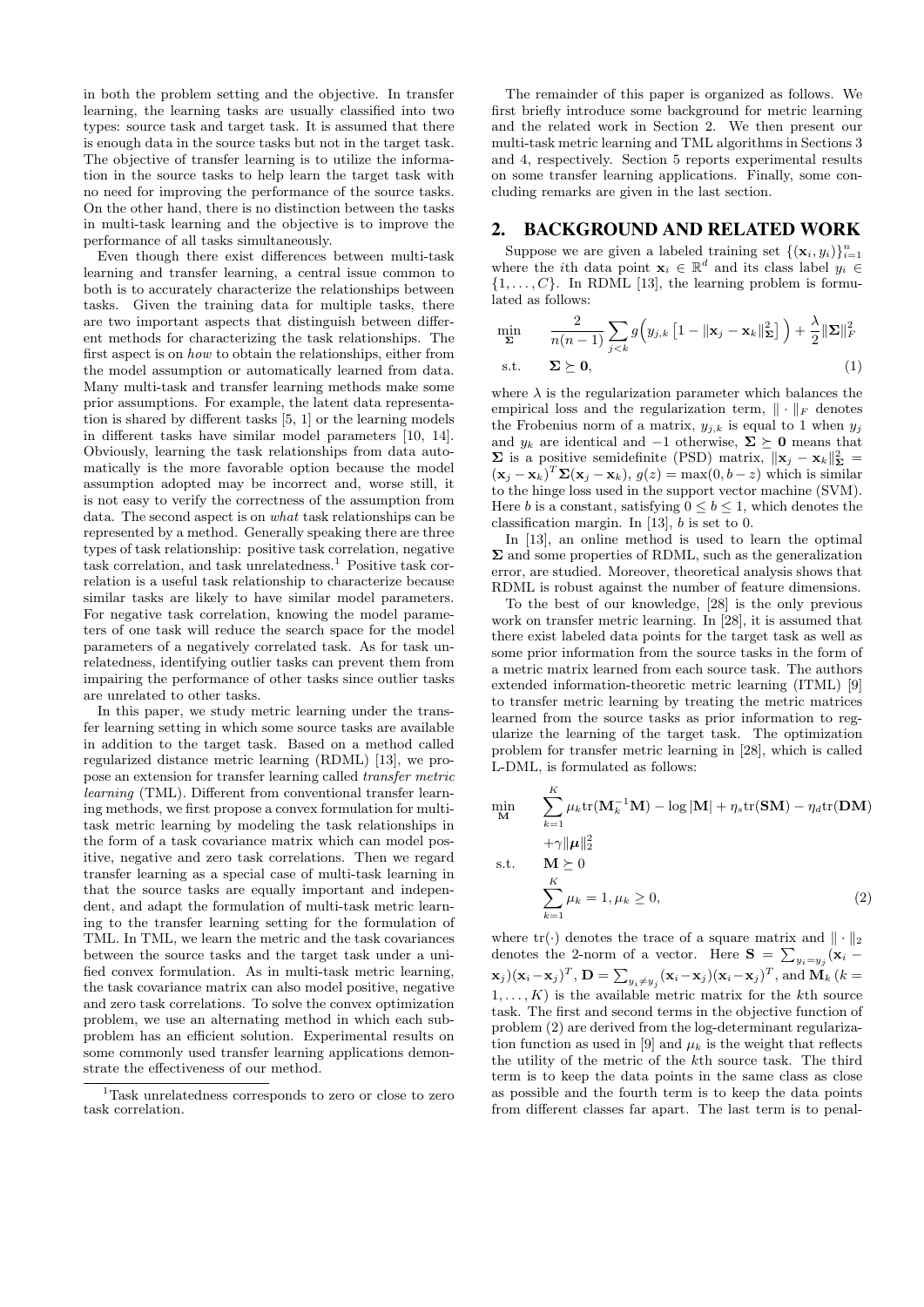ize the complexity of  $\mu$ . Here  $\mu$  plays an important role in this formulation since there may exist outlier tasks in real applications and by learning  $\mu$  L-DML can identity them. However, each element of the vector  $\mu$  is non-negative and so it cannot model the negative transfer situation [19]. Moreover, the constraint  $\sum_{k=1}^{K} \mu_k = 1$  is not very reasonable. Consider a special case in which there is only one source task. Then  $\mu_1 = 1$  even if this source task is an outlier task. When there are multiple source tasks and all of them are outlier tasks, we should set all  $\mu_i$  to zero but then the constraint  $\sum_{k=1}^{K} \mu_k = 1$  cannot be satisfied. Furthermore, problem  $(2)$  is not convex, making it easy to get trapped in (bad) local minima during the optimization procedure.

There exist some methods for transfer dimensionality reduction [21, 16, 17], where dimensionality reduction can be viewed as a special case of metric learning in that the metric learned is not of full rank. However, transfer dimensionality reduction is different from transfer metric learning and these methods are not applicable here. For example, [21] used a transformation matrix for dimensionality reduction in the source tasks for subspace clustering in the target task and so the target task is an unsupervised learning task. Also, [16, 17] proposed dimensionality reduction methods for domain adaption in which the target task has no labeled data, and so it is different from the setting here where we utilize the metric matrices learned from the source tasks to help the learning of the target task from labeled data.

## 3. MULTI-TASK METRIC LEARNING

In this section, we propose a multi-task metric learning method which can learn the task relationships between all pairs of tasks.

Suppose we are given *m* learning tasks  $\{T_i\}_{i=1}^m$ . For the *i*th task  $T_i$ , the training set  $\mathcal{D}_i$  consists of  $n_i$  data points represented in the form of  $(\mathbf{x}_j^i, y_j^i), j = 1, \ldots, n_i$ , with  $\mathbf{x}_j^i \in$  $\mathbb{R}^d$  and its corresponding class label  $y_j^i \in \{1, \ldots, C_i\}$ . Here the superscript denotes the task index and the subscript denotes the instance index in each task.

The optimization problem for multi-task metric learning is formulated as follows:

$$
\min_{\{\Sigma_i\},\Omega} \qquad \sum_{i=1}^m \frac{2}{n_i(n_i-1)} \sum_{j < k} g\left(y_{j,k}^i \left[1 - \|\mathbf{x}_j^i - \mathbf{x}_k^i\|_{\mathbf{\Sigma}_i}^2\right]\right) \\
+ \frac{\lambda_1}{2} \sum_{i=1}^m \|\mathbf{\Sigma}_i\|_F^2 + \frac{\lambda_2}{2} \text{tr}(\tilde{\mathbf{\Sigma}} \Omega^{-1} \tilde{\mathbf{\Sigma}}^T) \\
\text{s.t.} \qquad \mathbf{\Sigma}_i \succeq \mathbf{0} \quad \forall i \\
\tilde{\mathbf{\Sigma}} = (\text{vec}(\mathbf{\Sigma}_1), \dots, \text{vec}(\mathbf{\Sigma}_m)) \\
\Omega \succeq 0 \\
\text{tr}(\Omega) = 1,\n\tag{3}
$$

where  $y_{j,k}^i$  is equal to 1 when  $y_j^i = y_k^i$  and  $-1$  otherwise,  $vec(\cdot)$  denotes the operator which converts a matrix into a vector in a columnwise manner, and  $\lambda_1$  and  $\lambda_2$  are the regularization parameters.  $\Omega$  is a task covariance matrix which describes the relationships between tasks and so it is a PSD matrix. The first term in the objective function of problem (3) measures the empirical loss for the training sets of the *m* tasks, the second term penalizes the complexity of each  $\Sigma_i$ , and the last term measures the task relationships between all pairs of tasks based on each  $\Sigma_i$ . The last constraint in (3) is to restrict the scale of  $\Omega$  to prevent it from reaching a degenerate solution.

From a probabilistic viewpoint, RDML can be seen as obtaining the maximum a posteriori (MAP) solution of a probabilistic model where the likelihood corresponds to the first term in the objective function of problem (1) and the prior on the metric is Gaussian prior corresponding to the second term. Similar to RDML, our multi-task metric learning is also a MAP solution of a probabilistic model where the likelihood is the same as that in RDML for each task and the prior on the metrics of all tasks is matrix-variate normal distribution [12].

We will prove below that problem (3) is a convex optimization problem by proving that each term in the objective function is convex and each constraint is also convex.

THEOREM 1. *Problem (3) is convex with respect to*  $\{\mathbf\Sigma_i\}$ *and* **Ω***.*

#### **Proof**

It is easy to see that the first two terms in the objective function are convex with respect to (w.r.t.) all variables and the constraints in (3) are also convex. We rewrite the third term as

$$
\mathrm{tr}(\tilde{\boldsymbol{\Sigma}}\boldsymbol{\Omega}^{-1}\tilde{\boldsymbol{\Sigma}}^T)=\sum_{t}\tilde{\boldsymbol{\Sigma}}(t,:)\boldsymbol{\Omega}^{-1}\tilde{\boldsymbol{\Sigma}}(t,:)^T,
$$

where  $\tilde{\Sigma}(t,.)$  is the *t*th row of  $\tilde{\Sigma}$ . Since  $\tilde{\Sigma}(t,.)\Omega^{-1}\tilde{\Sigma}(t,.)^T$ is a matrix fractional function as in Example 3.4 on page 76 of [4], it is convex w.r.t.  $\mathbf{\Sigma}(t,.)$  and  $\mathbf{\Omega}$  when  $\mathbf{\Omega}$  is a PSD matrix (which is satisfied by the first constraint of (3)). Since  $\tilde{\mathbf{\Sigma}}(t, :)$  is a row of  $\tilde{\mathbf{\Sigma}}, \ \tilde{\mathbf{\Sigma}}(t, :)\mathbf{\Omega}^{-1}\tilde{\mathbf{\Sigma}}(t, :)^T$  is also convex w.r.t.  ${\Sigma_i}$  and  $\Omega$ . Because the summation operation can preserve convexity according to the analysis on page 79 of [4],  $\text{tr}(\tilde{\boldsymbol{\Sigma}}\boldsymbol{\Omega}^{-1}\tilde{\boldsymbol{\Sigma}}^{T}) = \sum_{t} \tilde{\boldsymbol{\Sigma}}(t,:)\boldsymbol{\Omega}^{-1}\tilde{\boldsymbol{\Sigma}}(t,:)^{T}$  is convex w.r.t.  $\{\boldsymbol{\Sigma}_{i}\}$ and  $\Omega$ . So the objective function and the constraints in problem (3) are convex w.r.t. all variables and hence problem  $(3)$  is jointly convex.  $\Box$ 

Even though problem (3) is convex with respect to  $\{\mathbf\Sigma_i\}$ and  $\Omega$  jointly, it is not easy to optimize it with respect to all the variables simultaneously. Here we propose an alternating method to solve the problem more efficiently. Specifically, we first optimize the objective function with respect to  $\Sigma_i$ when  $\Omega$  and  ${\{\Sigma\}}_{-i} \stackrel{\text{def}}{=} {\{\Sigma_1, \ldots, \Sigma_{i-1}, \Sigma_{i+1}, \ldots, \Sigma_m\}}$  are fixed, and then optimize it with respect to  $\Omega$  when  $\{\Sigma_i\}$  are fixed. This procedure is repeated until convergence. Since the original optimization problem is convex, the solution found by this alternating procedure is guaranteed to be the globally optimal solution [3].

Because multi-task metric learning is not the focus of this paper, we leave the detailed optimization procedure to Appendix A.

## 4. TRANSFER METRIC LEARNING

Based on the multi-task metric learning problem formulated in the previous section, we propose a transfer metric learning formulation as a special case which can learn the task relationships between all source tasks and the target task.

Suppose we are given  $m-1$  source tasks  $\{T_i\}_{i=1}^{m-1}$  and one target task  $T_m$ , for  $m > 1$ . In the target task, the training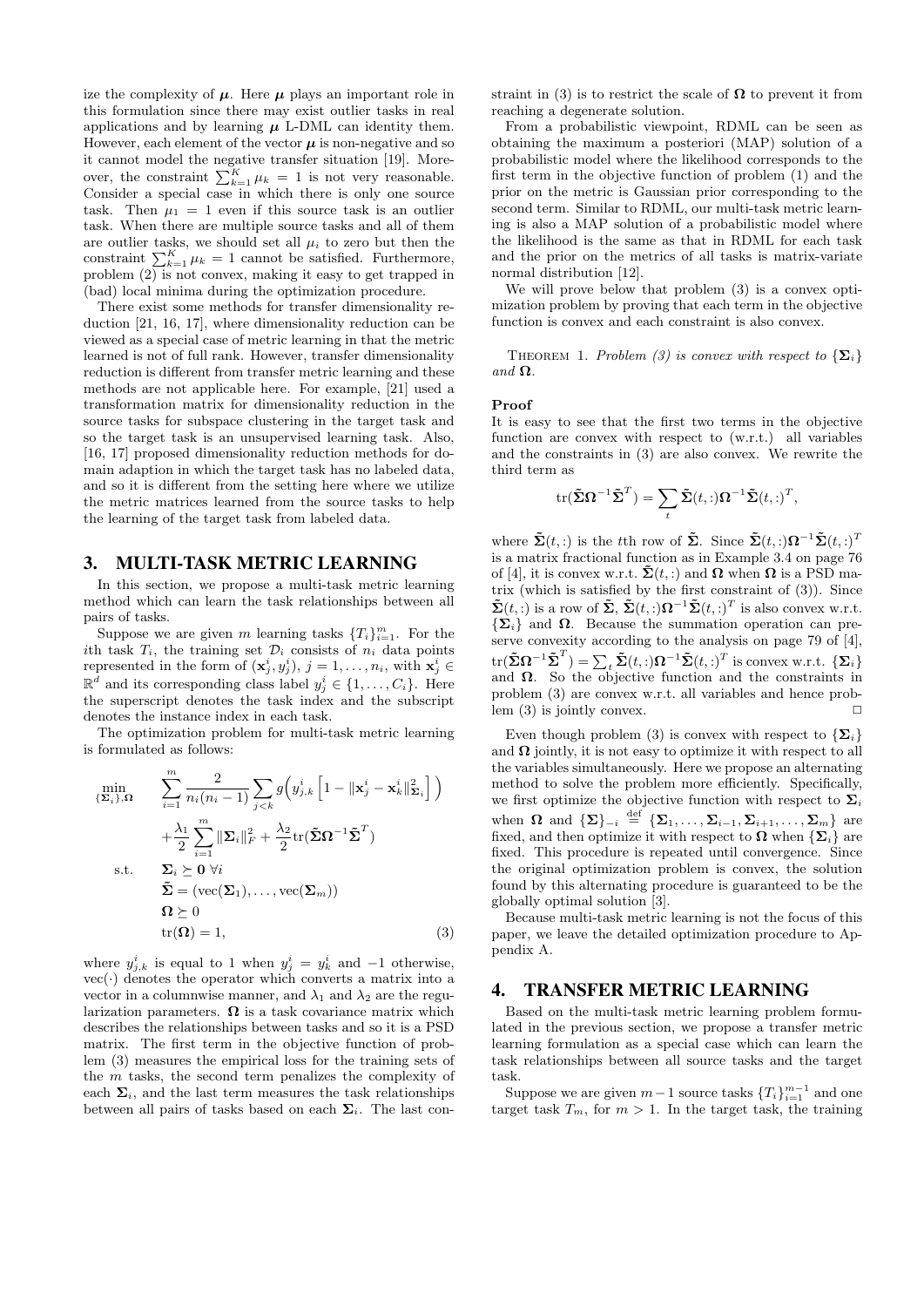set contains  $n_m$  labeled data points  $\{(\mathbf{x}_j^m, y_j^m)\}_{j=1}^{n_m}$ . In transfer learning, it is assumed that each source task has enough labeled data and can learn an accurate model with no need to seek help from the other source tasks. So the source tasks are considered to be independent since each source task does not need help from other source tasks. So, similar to the setting in [28], we assume that the metric matrix  $\Sigma_i$  for the *i*th source task has been learned independently. We hope to use the metric matrices learned to help the learning of the target task because the labeled data there is scarce.

## 4.1 Optimization Problem

Based on problem (3), we formulate the optimization problem for TML as follows:

$$
\min_{\Sigma_m, \Omega} \qquad \frac{2}{n_m (n_m - 1)} \sum_{j < k} g\left(y_{j,k}^m \left[1 - \|\mathbf{x}_j^m - \mathbf{x}_k^m\|_{\Sigma_m}^2\right]\right) \\
+ \frac{\lambda_1}{2} \|\Sigma_m\|_F^2 + \frac{\lambda_2}{2} \text{tr}(\tilde{\Sigma} \Omega^{-1} \tilde{\Sigma}^T) \\
\text{s.t.} \qquad \Sigma_m \succeq \mathbf{0} \\
\tilde{\Sigma} = (\text{vec}(\Sigma_1), \dots, \text{vec}(\Sigma_{m-1}), \text{vec}(\Sigma_m)) \\
\Omega \succeq 0 \\
\text{tr}(\Omega) = 1. \tag{4}
$$

Since we assume that the source tasks are independent and each source is of equal importance, we can express  $\Omega$  as

$$
\boldsymbol{\Omega} = \left( \begin{array}{cc} \alpha \mathbf{I}_{m-1} & \boldsymbol{\omega}_m \\ \boldsymbol{\omega}_m^T & \omega \end{array} \right),
$$

where  $I_a$  denotes the  $a \times a$  identity matrix,  $\omega_m$  denotes the task covariances between the target task and the source tasks, and  $\omega$  denotes the variance of the target task. According to the last constraint in problem (4), we can get

$$
\alpha = \frac{1-\omega}{m-1}
$$

*.*

From Theorem 1, it is easy to show that problem (4) is also jointly convex with respect to all variables. Moreover, from the block matrix inversion formula, we can get

$$
\begin{array}{l}\boldsymbol{\Omega}^{-1}\\\\=\left(\begin{array}{cc} \frac{1-\omega}{m-1}\mathbf{I}_{m-1}&\boldsymbol{\omega}_m\\ \boldsymbol{\omega}_m^T&\omega\end{array}\right)^{-1}\\\\=\left(\begin{array}{cc} \mathbf{I}_{m-1}&\mathbf{a}\\ \mathbf{0}_{m-1}^T&1\end{array}\right)\left(\begin{array}{cc} \frac{(m-1)\mathbf{I}_{m-1}}{1-\omega}&\mathbf{0}_{m-1}\\ \mathbf{0}_{m-1}^T&\frac{1}{c}\end{array}\right)\left(\begin{array}{cc} \mathbf{I}_{m-1}&\mathbf{0}_{m-1}\\ \mathbf{a}^T&1\end{array}\right)\end{array}
$$

where  $\mathbf{0}_d$  denotes the  $d \times 1$  zero vector,  $\mathbf{a} = -\frac{(m-1)\omega_m}{1-\omega}$  and  $c = \omega - \frac{(m-1)\omega_m^T \omega_m}{1-\omega}.$ 

Let  $\tilde{\Sigma}_s = (vec(\Sigma_1), \ldots, vec(\Sigma_{m-1}))$ , which is a constant matrix here, denote the parameter matrix of the source tasks. Then we can get

$$
\begin{split} &\operatorname{tr}(\tilde{\boldsymbol{\Sigma}}\boldsymbol{\Omega}^{-1}\tilde{\boldsymbol{\Sigma}}^{T}) \\ =&\operatorname{tr}\Big(\left(\tilde{\boldsymbol{\Sigma}}_{s},\operatorname{vec}(\boldsymbol{\Sigma}_{m})\right)\boldsymbol{\Omega}^{-1}\begin{pmatrix} \tilde{\boldsymbol{\Sigma}}_{s}^{T} \\ \operatorname{vec}(\boldsymbol{\Sigma}_{m})^{T} \end{pmatrix}\Big) \\ =&\operatorname{tr}\Big(\begin{pmatrix} \tilde{\boldsymbol{\Sigma}}_{s}^{T} \\ \operatorname{vec}(\boldsymbol{\Sigma}_{m})^{T} - \frac{(m-1)}{1-\omega}\boldsymbol{\omega}_{m}^{T}\tilde{\boldsymbol{\Sigma}}_{s}^{T} \end{pmatrix}^{T}\begin{pmatrix} \frac{(m-1)\mathbf{I}_{m-1}}{\mathbf{I}_{m}^{-}\omega} & \mathbf{0}_{m-1} \\ \mathbf{0}_{m-1}^T & \frac{1}{c} \end{pmatrix}^{-1} \\ &\begin{pmatrix} \tilde{\boldsymbol{\Sigma}}_{s}^{T} \\ \operatorname{vec}(\boldsymbol{\Sigma}_{m})^{T} - \frac{(m-1)}{1-\omega}\boldsymbol{\omega}_{m}^{T}\tilde{\boldsymbol{\Sigma}}_{s}^{T} \end{pmatrix}\Big) \\ =&\frac{m-1}{1-\omega}\operatorname{tr}(\tilde{\boldsymbol{\Sigma}}_{s}^{T}\tilde{\boldsymbol{\Sigma}}_{s}) + \frac{1}{c}\|\operatorname{vec}(\boldsymbol{\Sigma}_{m}) - \frac{(m-1)}{1-\omega}\tilde{\boldsymbol{\Sigma}}_{s}\boldsymbol{\omega}_{m}\|_{2}^{2} \\ =&\frac{(1-\omega)\|\boldsymbol{\Sigma}_{m}\|_{F}^{2} - 2(m-1)\operatorname{vec}(\boldsymbol{\Sigma}_{m})^{T}\tilde{\boldsymbol{\Sigma}}_{s}\boldsymbol{\omega}_{m} + (m-1)\omega\operatorname{tr}(\tilde{\boldsymbol{\Sigma}}_{s}^{T}\tilde{\boldsymbol{\Sigma}}_{s})}{\omega(1-\omega) - (m-1)\boldsymbol{\omega}_{m}^{T}\boldsymbol{\omega}_{m}} \end{split} \end{split} \tag{5}
$$

Moreover, according to the Schur complement [4], we have

*.*

$$
\Omega \succeq 0 \iff \omega \ge \frac{m-1}{1-\omega} \omega_m^T \omega_m \text{ and } \frac{(m-1)\mathbf{I}_{m-1}}{1-\omega} \succeq 0,
$$

which is equivalent to

$$
\Omega \succeq 0 \iff \omega(1-\omega) \geq (m-1)\omega_m^T \omega_m.
$$

Then problem (4) can be simplified to

$$
\min_{\Sigma_m,\omega_m,\omega,\Omega} \qquad \frac{2}{n_m(n_m-1)} \sum_{j < k} g\left(y_{j,k}^m \left[1 - \|\mathbf{x}_j^m - \mathbf{x}_k^m\|_{\mathbf{\Sigma}_m}^2\right]\right)
$$
\n
$$
+ \frac{\lambda_1}{2} \|\Sigma_m\|_F^2 + \frac{\lambda_2}{2} \text{tr}(\tilde{\Sigma}\Omega^{-1}\tilde{\Sigma}^T)
$$
\n
$$
\text{s.t.} \qquad \Sigma_m \succeq \mathbf{0}
$$
\n
$$
\Omega = \begin{pmatrix} \frac{1-\omega}{m-1}\mathbf{I}_{m-1} & \omega_m \\ \omega_m^T & \omega \end{pmatrix}
$$
\n
$$
\tilde{\Sigma} = (\tilde{\Sigma}_s, \text{vec}(\Sigma_m))
$$
\n
$$
\omega(1-\omega) \geq (m-1)\omega_m^T \omega_m, \qquad (6)
$$

where the last term in the objective function can be simplified as in Eq.  $(5)$ .

Compared with the L-DML method in [28], our method has some advantages. First, the formulation of TML is convex and so there is guarantee to find the globally optimal solution. Second, similar to multi-task metric learning proposed in the previous section, TML can model positive, negative and zero task correlations in a unified formulation but L-DML cannot model negative task correlation. As an extreme case, we can deal with the situation in which all source tasks are outlier tasks, but L-DML cannot handle it due to the constraint  $\sum_{k=1}^{K} \mu_k = 1$  in problem (2).

Moreover, compared with problem  $(4)$ , there is no PSD constraint on  $\Omega$  in problem (6) making it simpler than problem (4). In the next section, we will discuss how to solve problem (6).

## 4.2 Optimization Procedure

*,*

As in multi-task metric learning, problem (6) is a convex problem and we still use an alternating method to solve it. Specifically, we first optimize the objective function with respect to  $\Sigma_m$  when  $\omega_m$  and  $\omega$  are fixed, and then optimize it with respect to  $\boldsymbol{\omega}_m$  and  $\boldsymbol{\omega}$  when  $\boldsymbol{\Sigma}_m$  is fixed. This procedure is repeated until convergence. As before, the solution found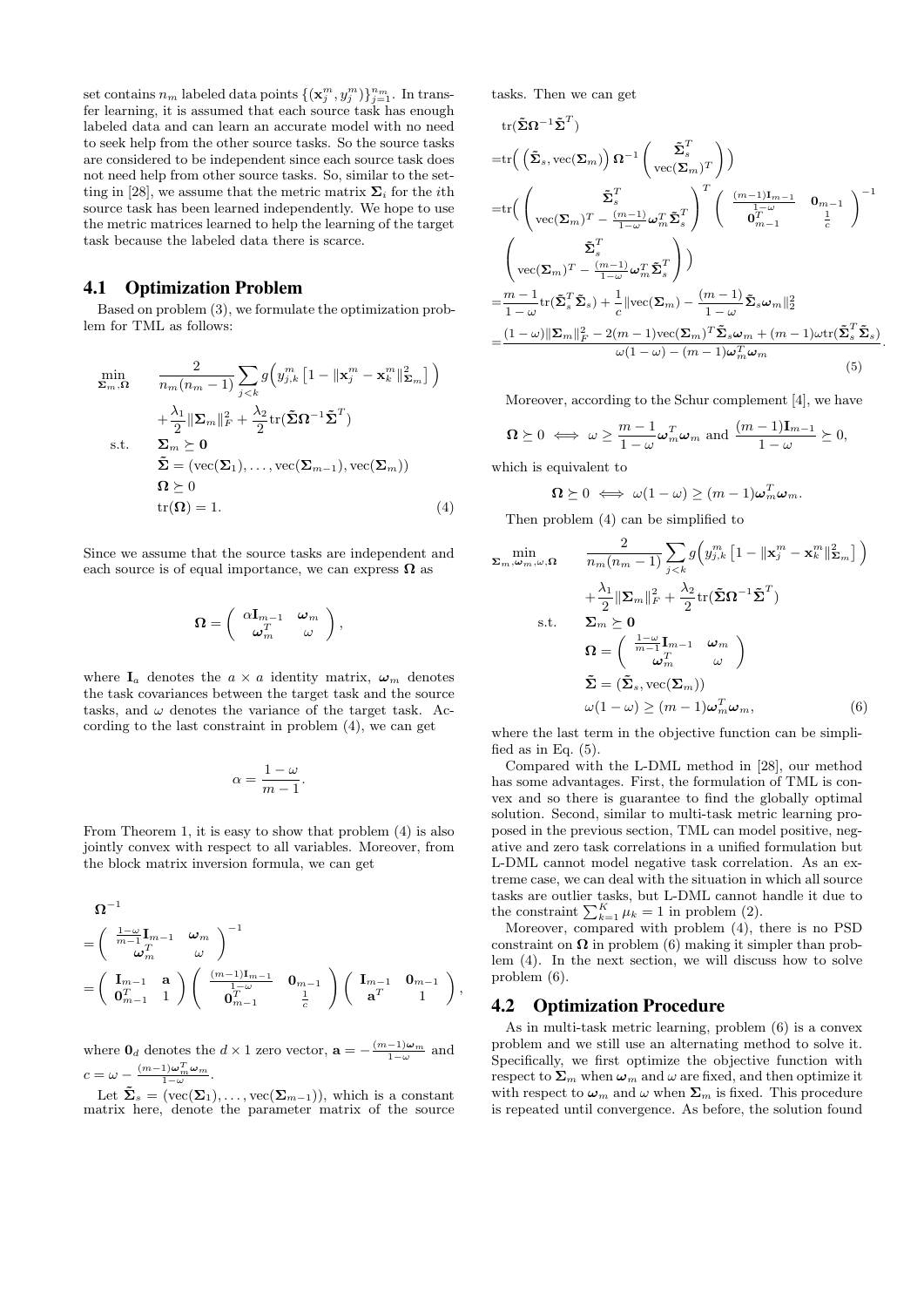**Table 1: Online Learning Algorithm for Problem (7)**

Input: labeled data  $(\mathbf{x}_j^m, y_j^m)$   $(j = 1, \ldots, n_m)$ , matrix **M**,  $\lambda'_1$ ,  $\lambda'_2$  and predefined learning rate  $\eta$ Initialize  $\Sigma_m^{(0)} = \frac{\lambda_2'}{\lambda_1'} M;$  ${\bf for}~~t=1,\ldots,T_{max}$   $\overset{\mathcal{A}_1}{\bf do}$ Receive a pair of training data points  $\{(\mathbf{x}_j^m, y_j^m), (\mathbf{x}_k^m, y_k^m)\};$ Compute *y*:  $y = 1$  if  $y_j^m = y_k^m$ , and  $y = -1$  otherwise; if the training pair  $(\mathbf{x}_j^m, \mathbf{x}_k^m)$ , y is classified correctly, i.e.,  $y(1 - ||\mathbf{x}_j^m - \mathbf{x}_k^m||^2)$  $\left(\frac{2}{\mathbf{\Sigma}_m^{(t-1)}}\right) > 0$  then  $\mathbf{\Sigma}_m^{(t)} = \mathbf{\Sigma}_m^{(t-1)};$ **else if** *y* == *−*1  $\mathbf{\Sigma}_m^{(t)} = \mathbf{\Sigma}_m^{(t-1)} + \eta (\mathbf{x}_j^m - \mathbf{x}_k^m) (\mathbf{x}_j^m - \mathbf{x}_k^m)^T;$ **else**  $\Sigma_m^{(t)} = \pi_{S_+} \left( \Sigma_m^{(t-1)} - \eta (\mathbf{x}_j^m - \mathbf{x}_k^m)(\mathbf{x}_j^m - \mathbf{x}_k^m)^T \right)$  where  $\pi_{S_+}(\mathbf{A})$  projects matrix **A** into the positive semidefinite cone; **end if end for** Output: metric **Σ** (*Tmax*) *m*

by this alternating procedure is globally optimal [3]. In what follows, we will present the two subproblems separately.

## Optimizing w.r.t.  $\Sigma_m$  when  $\omega_m$  and  $\omega$  are fixed

Utilizing Eq. (5), the optimization problem with respect to  $\Sigma_m$  is formulated as

$$
\min_{\Sigma_m} \qquad \frac{2}{n_m(n_m-1)} \sum_{j < k} g\left(y_{j,k}^m \left[1 - \|\mathbf{x}_j^m - \mathbf{x}_k^m\|_{\mathbf{\Sigma}_m}^2\right]\right) \\
+ \frac{\lambda_1'}{2} \|\mathbf{\Sigma}_m\|_F^2 - \lambda_2' \text{tr}(\mathbf{\Sigma}_m^T \mathbf{M}) \\
\text{s.t.} \qquad \mathbf{\Sigma}_m \succeq \mathbf{0}, \tag{7}
$$

where

$$
\lambda'_1 = \lambda_1 + \frac{\lambda_2(1-\omega)}{\omega(1-\omega) - (m-1)\omega_m^T\omega_m},
$$
  

$$
\lambda'_2 = \frac{\lambda_2(m-1)}{\omega(1-\omega) - (m-1)\omega_m^T\omega_m},
$$

**M** is a matrix such that  $\text{vec}(\mathbf{M}) = \tilde{\boldsymbol{\Sigma}}_s \boldsymbol{\omega}_m$ . It is easy to show that **M** is a combination of  $\Sigma_i$  ( $i = 1, \ldots, m-1$ ) as  $\mathbf{M} = \sum_{i=1}^{m-1} \omega_{mi} \mathbf{\Sigma}_i$  where  $\omega_{mi}$  is the *i*<sup>th</sup> element of  $\boldsymbol{\omega}_m$ .

Similar to [13], we can use an online learning method to solve problem (7) and the algorithm is depicted in Table 1. This algorithm is similar to that in [13] except the initial step for  $\Sigma_m^{(0)}$ . In [13], the initial value for  $\Sigma_m^{(0)}$  is a zero matrix but here it is  $\frac{\lambda_2'}{\lambda_1'}\mathbf{M}$ . Note that **M** is a combination of the metrics learned from the source tasks where each combination weight is the task covariance between a source task and the target task. This agrees with our intuition that a positively correlated source task will have a large weight on the initial value for  $\Sigma_m$ , an outlier task has negligle contribution and a negatively correlated task even has opposite effect.

#### **Optimizing w.r.t.**  $\omega_m$  and  $\omega$  when  $\Sigma_m$  is fixed

Utilizing Eq. (5), the optimization problem with respect

to  $\omega_m$  and  $\omega$  is formulated as

$$
\min_{\omega_m,\omega,\Omega} \text{tr}(\tilde{\Sigma}\Omega^{-1}\tilde{\Sigma}^T)
$$
\n
$$
\text{s.t.} \qquad \Omega = \begin{pmatrix} \frac{1-\omega}{m-1}\mathbf{I}_{m-1} & \omega_m \\ \omega_m^T & \omega \end{pmatrix}
$$
\n
$$
\omega(1-\omega) \ge (m-1)\omega_m^T\omega_m. \tag{8}
$$

We impose a constraint as  $\tilde{\Sigma} \Omega^{-1} \tilde{\Sigma}^T \preceq \frac{1}{t} \mathbf{I}_{d^2}$  and the objective function becomes  $\min \frac{1}{t}$ . Using the Schur complement, we can get

$$
\tilde{\boldsymbol{\Sigma}}\boldsymbol{\Omega}^{-1}\tilde{\boldsymbol{\Sigma}}^T \preceq \frac{1}{t}\mathbf{I}_{d^2} \Longleftrightarrow \left(\begin{array}{cc} \boldsymbol{\Omega} & \tilde{\boldsymbol{\Sigma}}^T \\ \tilde{\boldsymbol{\Sigma}} & \frac{1}{t}\mathbf{I}_{d^2} \end{array}\right) \succeq \mathbf{0}.
$$

By using the Schur complement again, we get

$$
\left(\begin{array}{cc} \Omega & \tilde{\Sigma}^T \\ \tilde{\Sigma} & \frac{1}{t}I_{d^2} \end{array}\right) \succeq 0 \Longleftrightarrow \Omega - t\tilde{\Sigma}^T\tilde{\Sigma} \succeq 0.
$$

 $\mathbf{W}$ e write  $\tilde{\mathbf{\Sigma}}^T \tilde{\mathbf{\Sigma}} = \begin{pmatrix} \Psi_{11} & \Psi_{12} \\ \mathbf{F}^T & \mathbf{F} \end{pmatrix}$  $\Psi_{11}$   $\Psi_{12}$   $\Psi_{22}$  where  $\Psi_{11} \in \mathbb{R}^{(m-1)\times(m-1)}$ ,  $\Psi_{12}$  ∈ R<sup>(*m*−1)×1</sup> and  $\Psi_{22}$  ∈ R. Then  $\Omega$  −  $t\tilde{\Sigma}^T\tilde{\Sigma} \succeq 0$  is equivalent to

$$
\begin{aligned}\n\frac{1-\omega}{m-1}\mathbf{I}_{m-1} - t\mathbf{\Psi}_{11} &\geq \mathbf{0} \\
\omega - t\mathbf{\Psi}_{22} &\geq (\boldsymbol{\omega}_m - t\mathbf{\Psi}_{12})^T \left(\frac{1-\omega}{m-1}\mathbf{I}_{m-1} - t\mathbf{\Psi}_{11}\right)^{-1} \\
(\boldsymbol{\omega}_m - t\mathbf{\Psi}_{12}).\n\end{aligned}
$$

Let **U** and  $\lambda_1, \ldots, \lambda_{m-1}$  denote the eigenvector matrix and eigenvalues of  $\Psi_{11}$  with  $\lambda_1 \geq \ldots \geq \lambda_{m-1} \geq 0$ . Then

> $1 - \omega$  $\frac{1-\omega}{m-1}\mathbf{I}_{m-1}-t\mathbf{\Psi}_{11}\succeq\mathbf{0}\Longleftrightarrow\frac{1-\omega}{m-1}$  $\frac{1}{m-1}$  ≥  $\lambda_1 t$

and

$$
\left(\frac{1-\omega}{m-1}\mathbf{I}_{m-1}-t\mathbf{\Psi}_{11}\right)^{-1}
$$
\n
$$
=\mathbf{U}\operatorname{diag}\left(\frac{1-\omega}{m-1}-t\lambda_1,\ldots,\frac{1-\omega}{m-1}-t\lambda_{m-1}\right)\mathbf{U}^T.
$$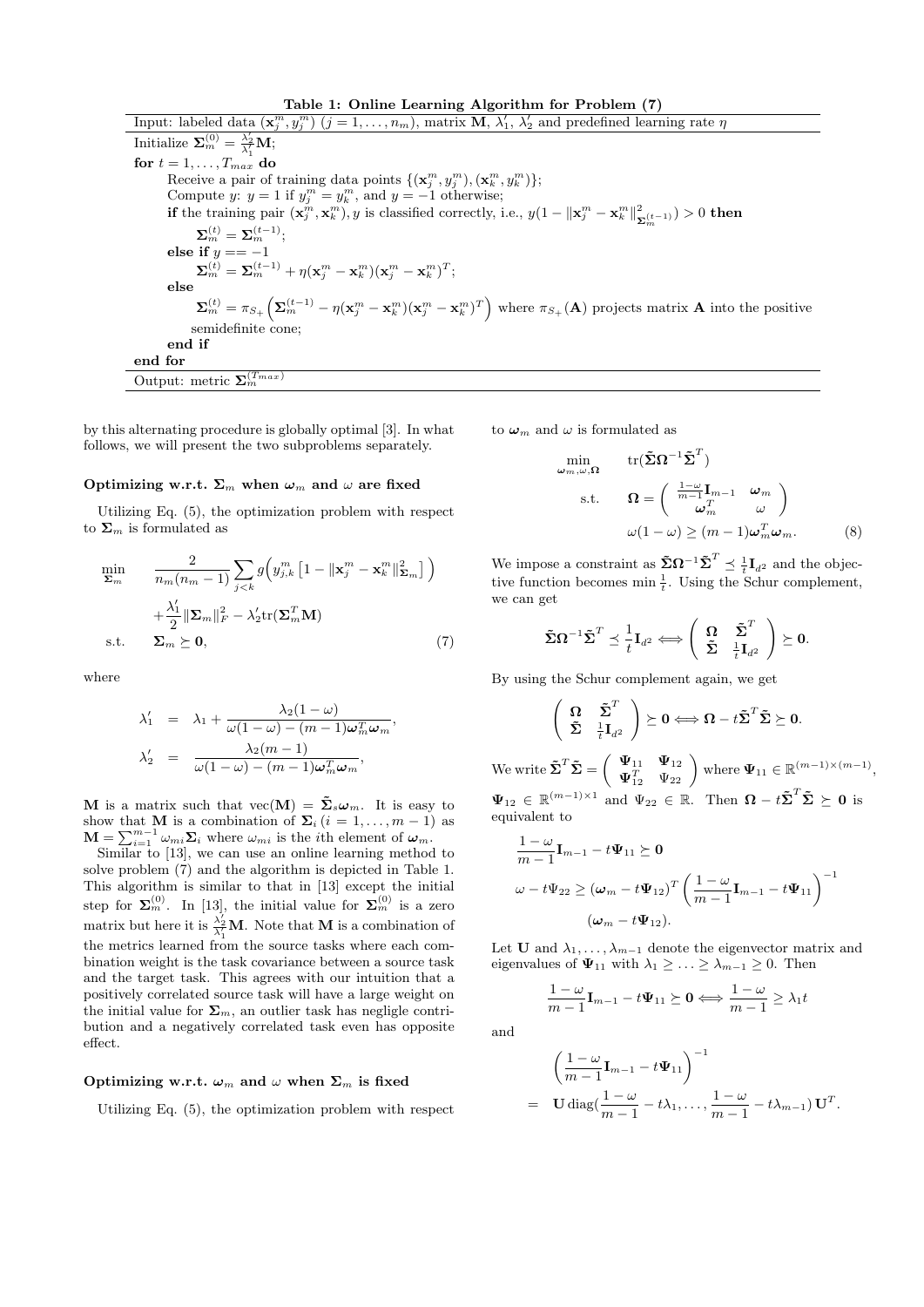Combining the above results, problem (8) is formulated as

$$
\min_{\omega_{m}, \omega, \mathbf{f}, t} \qquad -t
$$
\n
$$
\text{s.t.} \qquad \frac{1 - \omega}{m - 1} \geq t\lambda_1
$$
\n
$$
\mathbf{f} = \mathbf{U}^T(\omega_m - t\mathbf{\Psi}_{12})
$$
\n
$$
\sum_{j=1}^{m-1} \frac{f_j^2}{\frac{1 - \omega}{m - 1} - t\lambda_j} \leq \omega - t\mathbf{\Psi}_{22}
$$
\n
$$
\omega(1 - \omega) \geq (m - 1)\omega_m^T \omega_m, \qquad (9)
$$

where  $f_i$  is the *j*th element of **f**. By introducing new variables  $h_j$  and  $r_j$  ( $j = 1, \ldots, m-1$ ), (9) is reformulated as

$$
\min_{\omega_m, \omega, \mathbf{f}, t, \{h_j\}, \{r_j\}} \quad -t
$$
\ns.t. 
$$
\frac{1-\omega}{m-1} \ge t\lambda_1
$$
\n
$$
\mathbf{f} = \mathbf{U}^T(\omega_m - t\mathbf{\Psi}_{12})
$$
\n
$$
\sum_{j=1}^{m-1} h_j \le \omega - t\mathbf{\Psi}_{22}
$$
\n
$$
r_j = \frac{1-\omega}{m-1} - t\lambda_j \ \forall j
$$
\n
$$
\frac{f_j^2}{r_j} \le h_j \ \forall j
$$
\n
$$
\omega(1-\omega) \ge (m-1)\omega_m^T \omega_m. \quad (10)
$$

Since

*f*

$$
\frac{f_j^2}{r_j} \le h_j \iff \left\| \left( \frac{f_j}{\frac{r_j - h_j}{2}} \right) \right\|_2 \le \frac{r_j + h_j}{2}
$$

and

$$
\omega(1-\omega) \ge (m-1)\omega_m^T \omega_m \iff \left\| \left( \begin{array}{c} \sqrt{m-1}\omega_m \\ \frac{\omega-1}{2} \\ \omega \end{array} \right) \right\|_2 \le \frac{\omega+1}{2},
$$

problem (10) is a second-order cone programming (SOCP) problem [15] with  $O(m)$  variables and  $O(m)$  constraints. In many applications, *m* is very small and we can use a standard solver to solve problem  $(10)$  very efficiently.

We set the initial value of  $\omega$  to  $\frac{1}{m}$  and that of  $\omega_m$  to a zero vector which corresponds to the assumption that the target task is unrelated to the source tasks.

After learning the optimal values of  $\Sigma_m$ , we can make prediction for a new data point. Given a test data point  $\mathbf{x}_{\star}^{m}$  for the target task  $T_m$ , we first calculate the distances between  $\mathbf{x}_{\star}^{m}$  and all training data points in  $T_{m}$  based on the learned metric  $\Sigma_m$  and then use the *k*-nearest neighbor classifier to classify  $\mathbf{x}_{\star}^{m}$ , where we choose  $k = 1$  for simplicity in our experiments.

## 5. EXPERIMENTS

We study TML empirically in this section by comparing it with two metric learning methods,  $ITML<sup>2</sup>$  [9] and RDML [13], and another metric learning method for transfer learning, L-DML  $[28]$ . We use the CVX solver  $[11]$ <sup>3</sup> to

solve problem (10). We set the learning rate  $\eta$  in Table 1 to 0.01. For ITML, RDML and L-DML, the best parameters reported in [9, 13, 28] are used.

## 5.1 Wine Quality Classification

The wine dataset<sup>4</sup> is about wine quality including red and white wine samples. The features include objective tests (e.g., PH values) and the output is based on sensory data. The labels are given by experts with grades between 0 (very bad) and 10 (very excellent). There are 1599 records for the red wine and 4898 for the white wine and so there are two tasks, one for red wine classification and the other for white wine classification. Each task is treated as the target task and the other task as the source task. To see the effect of varying the size of the training set, we vary the percentage of the training data used from 5% to 20%. Each configuration is repeated 10 times. The mean and standard deviation of the classification accuracy are reported in Fig. 1(a) and 1(b). From the results, we can see that the performance of L-DML is comparable with that of ITML and RDML and TML is always the best one for both tasks.

## 5.2 Handwritten Letter Classification

The handwritten letter classification applicaton<sup>5</sup> consists of seven tasks where each task is a binary classification problem. The corresponding letters for each task are:  $c/e$ ,  $g/y$ , m/n,  $a/g$ ,  $a/o$ ,  $f/t$  and  $h/n$ . Each data point has 128 features corresponding to the pixel values of the handwritten letter images. For each task, there are about 1000 positive and 1000 negative data points. The experimental settings are the same as those for wine quality classification above. The results are plotted in Fig.  $2(a)$  to  $2(g)$ . From the results, we find that the performance of L-MDL is worse than that of ITML and RDML on some tasks (4th, 6th and 7th tasks). This may be due to the fact that the objective function of L-MDL is non-convex and hence it is easy to get trapped in bad local minima. TML shows the best performance on almost every task.

## 5.3 USPS Digit Classification

The USPS digit dataset<sup>5</sup> contains 7291 examples each of 255 features. There are nine classification tasks, each corresponding to the classification of two digits. The experimental settings are the same as those for handwritten letter classification. The results are reported in Fig. 3(a) to 3(i). Similar to handwritten digit classification, L-MDL is worse than ITML and RDML on some tasks and TML is better than other methods on almost all tasks.

## 6. CONCLUSION

In this paper, we have proposed a transfer metric learning method to alleviate the labeled data deficiency problem in the target learning task by exploiting useful information from some source tasks. The learning of the distance metrics from the source tasks and the relationships between the source tasks and the target task is formulated as a convex optimization problem which can be solved efficiently. In our future research, we will extend TML to the semi-supervised setting by exploiting useful information contained in the unlabeled data as well.

<sup>&</sup>lt;sup>2</sup>The implementation of ITML can be found in http://www.cs.utexas.edu/users/pjain/itml/.

<sup>3</sup>http://stanford.edu/*∼*boyd/cvx

<sup>4</sup>http://archive.ics.uci.edu/ml/datasets/Wine+Quality <sup>5</sup>http://multitask.cs.berkeley.edu/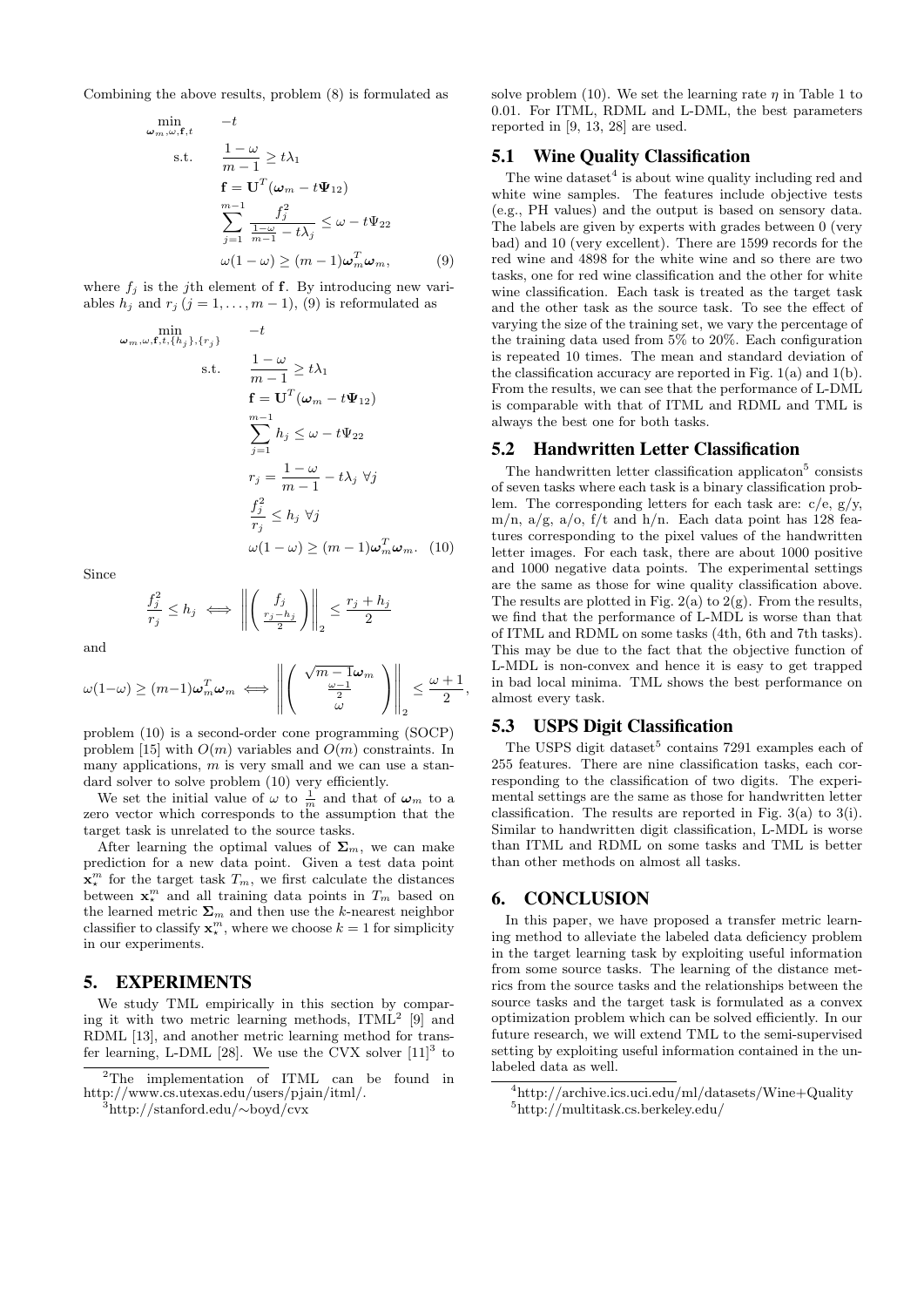

**Figure 1: Overall performance on wine quality classification application.**



**Figure 2: Overall performance on handwritten letter classification application when one task is the target and the others are source tasks.**

## Acknowledgments

This research has been supported by General Research Fund 622209 from the Research Grants Council of Hong Kong.

## **REFERENCES**

- [1] A. Argyriou, T. Evgeniou, and M. Pontil. Convex multi-task feature learning. *Machine Learning*, 73(3):243–272, 2008.
- [2] J. Baxter. A Bayesian/information theoretic model of learning to learn via multiple task sampling. *Machine Learning*, 28(1):7–39, 1997.
- [3] D. P. Bertsekas. *Nonlinear Programming*. Athena Scientific, 1999.
- [4] S. Boyd and L. Vandenberghe. *Convex Optimization*. Cambridge University Press, New York, NY, 2004.
- [5] R. Caruana. Multitask learning. *Machine Learning*, 28(1):41–75, 1997.
- [6] H. Chang and D.-Y. Yeung. Locally linear metric adaptation for semi-supervised clustering. In *Proceedings of the Twenty-first International Conference on Machine Learning*, Banff, Alberta, Canada, 2004.
- [7] J. Chen, Z. Zhao, J. Ye, and H. Liu. Nonlinear adaptive distance metric learning for clustering. In *Proceedings of the 13th ACM SIGKDD International Conference on Knowledge Discovery and Data Mining*, pages 123–132, San Jose, California, USA, 2007.
- [8] J. V. Davis and I. S. Dhillon. Structured metric learning for high dimensional problems. In *Proceedings of the 14th ACM SIGKDD International Conference on Knowledge Discovery and Data Mining*, pages 195–203, Las Vegas, Nevada, USA, 2008.
- [9] J. V. Davis, B. Kulis, P. Jain, S. Sra, and I. S. Dhillon. Information-theoretic metric learning. In *Proceedings of the Twenty-Fourth International Conference on Machine Learning*, pages 209–216, Corvalis, Oregon, USA, 2007.
- [10] T. Evgeniou and M. Pontil. Regularized multi-task learning. In *Proceedings of the Tenth ACM SIGKDD International Conference on Knowledge Discovery and Data Mining*, pages 109–117, Seattle, Washington, USA, 2004.
- [11] M. Grant and S. Boyd. CVX: Matlab software for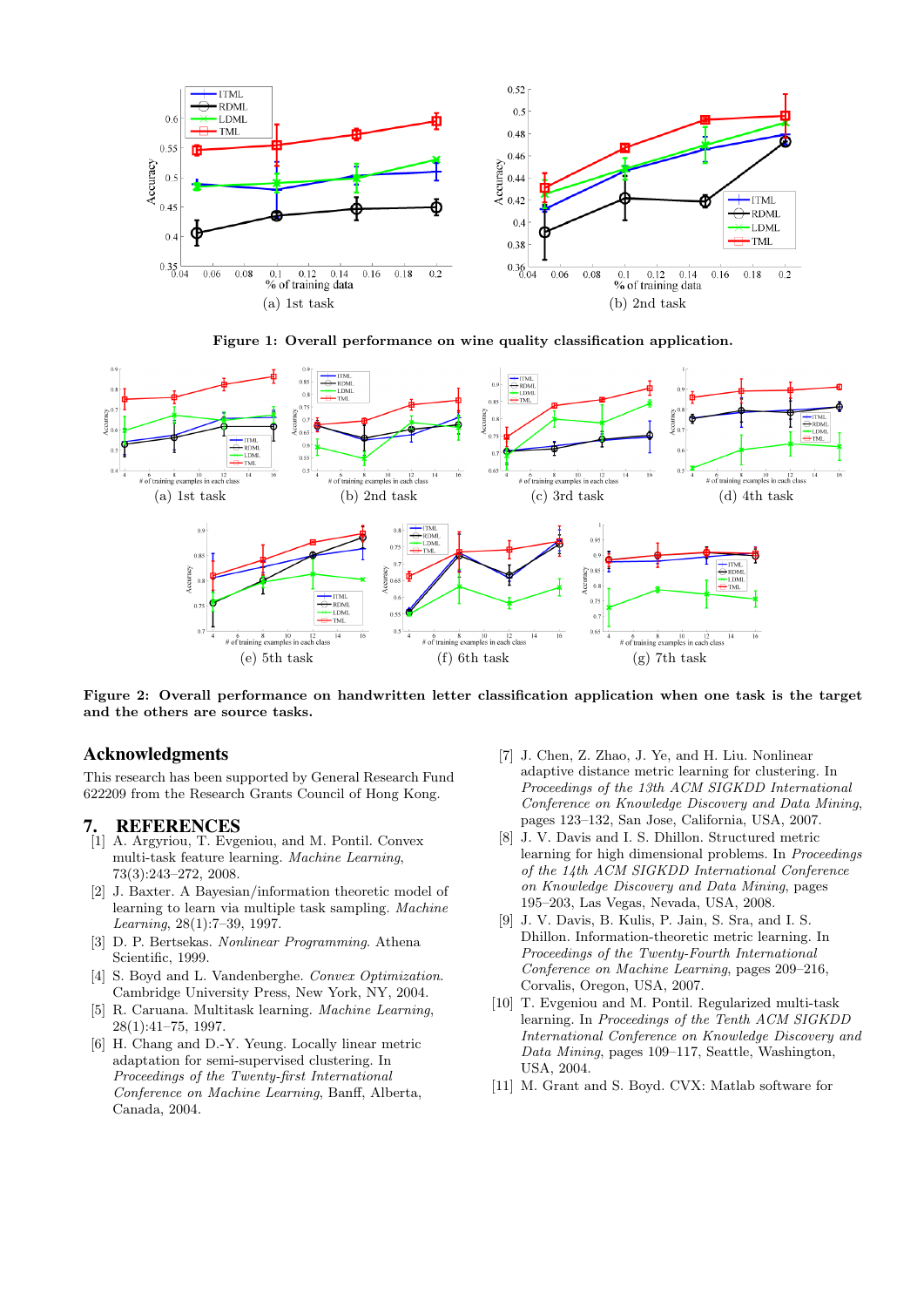

**Figure 3: Overall performance on USPS digit classification application.**

disciplined convex programming (web page and software), June 2009.

- [12] A. K. Gupta and D. K. Nagar. *Matrix Variate Distributions*. Chapman & Hall, 2000.
- [13] R. Jin, S. Wang, and Y. Zhou. Regularized distance metric learning: Theory and algorithm. In Y. Bengio, D. Schuurmans, J. Lafferty, C. K. I. Williams, and A. Culotta, editors, *Advances in Neural Information Processing Systems 22*, pages 862–870, Vancouver, British Columbia, Canada, 2009.
- [14] W. Kienzle and K. Chellapilla. Personalized handwriting recognition via biased regularization. In *Proceedings of the Twenty-Third International Conference on Machine Learning*, pages 457–464, Pittsburgh, Pennsylvania, USA, 2006.
- [15] M. S. Lobo, L. Vandenberghe, S. Boyd, and H. Lebret. Applications of second-order cone programming. *Linear Algebra and its Applications*, 284:193–228, 1998.
- [16] S. J. Pan, J. T. Kwok, and Q. Yang. Transfer learning via dimensionality reduction. In *Proceedings of the Twenty-Third AAAI Conference on Artificial*

*Intelligence*, pages 677–682, Chicago, Illinois, USA, 2008.

- [17] S. J. Pan, I. W. Tsang, J. T. Kwok, and Q. Yang. Domain adaptation via transfer component analysis. In *Proceedings of the 21st International Joint Conference on Artificial Intelligence*, pages 1187–1192, Pasadena, California, USA, 2009.
- [18] S. J. Pan and Q. Yang. A survey on transfer learning. *IEEE Transactions on Knowledge and Data Engineering*, 2009.
- [19] M. T. Rosenstein, Z. Marx, and L. P. Kaelbling. To transfer or not to transfer. In *NIPS-05 Workshop on Inductive Transfer: 10 Years Later*, 2005.
- [20] S. Thrun. Is learning the *n*-th thing any easier than learning the first? In D. S. Touretzky, M. Mozer, and M. E. Hasselmo, editors, *Advances in Neural Information Processing Systems 8*, pages 640–646, Denver, CO, 1996.
- [21] Z. Wang, Y. Song, and C. Zhang. Transferred dimensionality reduction. In *Proceedings of European Conference on Machine Learning and Knowledge*